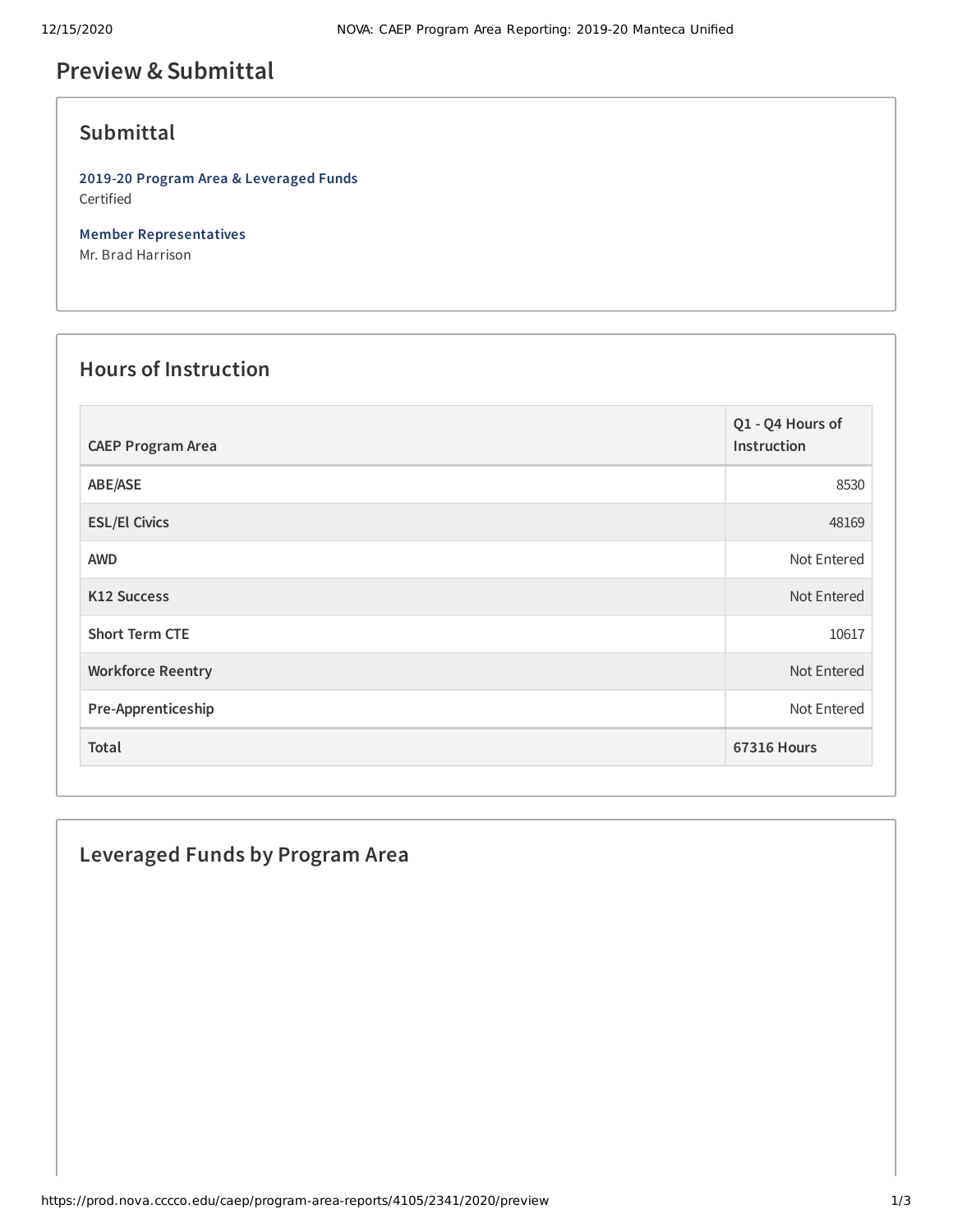12/15/2020 NOVA: CAEP Program Area Reporting: 2019-20 Manteca Unified

| Fund                                            | <b>ABE/ASE</b>        | ESL/El<br><b>Civics</b> | <b>AWD</b>            | K12<br><b>Success</b> | <b>Short</b><br><b>Term CTE</b> | Workforce<br>Reentry  | Pre-<br>Apprenticeship | <b>Totals</b> |
|-------------------------------------------------|-----------------------|-------------------------|-----------------------|-----------------------|---------------------------------|-----------------------|------------------------|---------------|
| California Adult<br><b>Education</b><br>Program | \$207,872             | \$664,591               | <b>Not</b><br>Entered | <b>Not</b><br>Entered | \$168,308                       | <b>Not</b><br>Entered | Not Entered            | \$1,040,771   |
| <b>CalWORKs</b>                                 | \$276                 | \$7,958                 | <b>Not</b><br>Entered | <b>Not</b><br>Entered | \$5,341                         | <b>Not</b><br>Entered | Not Entered            | \$13,575      |
| <b>NonCredit</b>                                | <b>Not</b><br>Entered | Not<br>Entered          | Not<br>Entered        | Not<br>Entered        | Not<br>Entered                  | <b>Not</b><br>Entered | Not Entered            | \$0           |
| <b>Perkins</b>                                  | <b>Not</b><br>Entered | Not<br>Entered          | Not<br>Entered        | Not<br>Entered        | <b>Not</b><br>Entered           | <b>Not</b><br>Entered | Not Entered            | \$0           |
| <b>LCFF</b>                                     | Not<br>Entered        | Not<br>Entered          | Not<br>Entered        | Not<br>Entered        | Not<br>Entered                  | Not<br>Entered        | Not Entered            | \$0           |
| Fees                                            | \$17,732              | Not<br>Entered          | Not<br>Entered        | <b>Not</b><br>Entered | <b>Not</b><br>Entered           | Not<br>Entered        | Not Entered            | \$17,732      |
| K12 Adult Ed Jail<br><b>Funds</b>               | Not<br>Entered        | Not<br>Entered          | <b>Not</b><br>Entered | Not<br>Entered        | Not<br>Entered                  | Not<br>Entered        | Not Entered            | \$0           |
| <b>WIOA II</b>                                  | \$55,000              | \$97,785                | Not<br>Entered        | Not<br>Entered        | Not<br>Entered                  | Not<br>Entered        | Not Entered            | \$152,785     |
| Contracted<br><b>Services</b>                   | Not<br>Entered        | Not<br>Entered          | Not<br>Entered        | Not<br>Entered        | Not<br>Entered                  | Not<br>Entered        | Not Entered            | \$0           |
| <b>Totals</b>                                   | \$280,880             | \$770,334               | \$0                   | \$0                   | \$173,649                       | \$0                   | \$0                    | \$1,224,863   |

## **Certification**

**50 Delta Sierra Adult Education Alliance (DSAEA) - Primary Contact**

**Carol S. Hirota** Executive Director, Delta Sierra Adult Education Alliance [CarolSHirota@gmail.com](mailto:CarolSHirota@gmail.com)

**Dr. Heather Maloy** CAEP Coordinator/Project Director for DSAEA Regional Transitions [hmaloy@deltacollege.edu](mailto:hmaloy@deltacollege.edu)

Approved by Carol S. Hirota

**12/14/2020 08:26 PM PST**